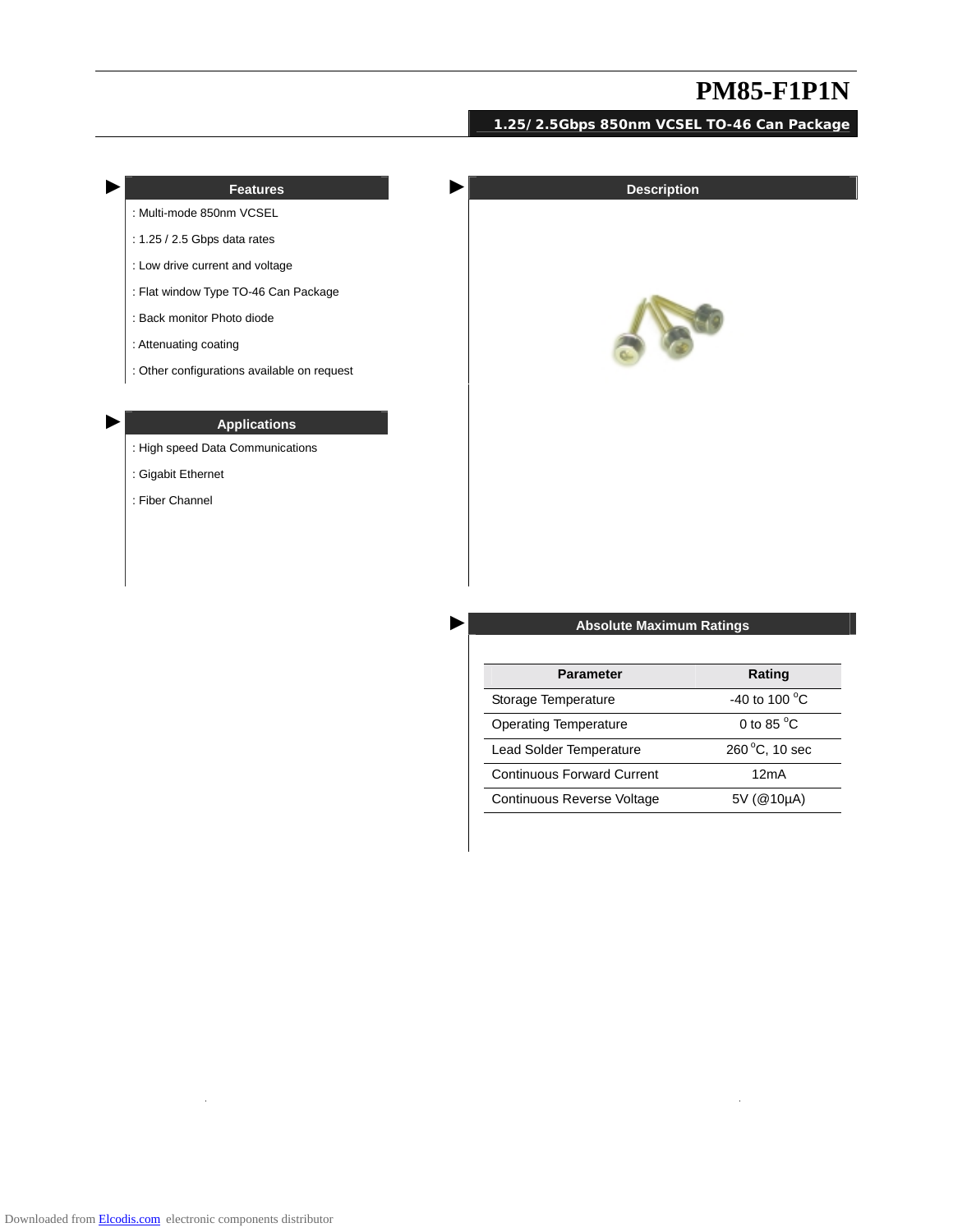$\hat{\boldsymbol{\beta}}$ 

**1.25/2.5Gbps 850nm VCSEL TO-46 Can Package**

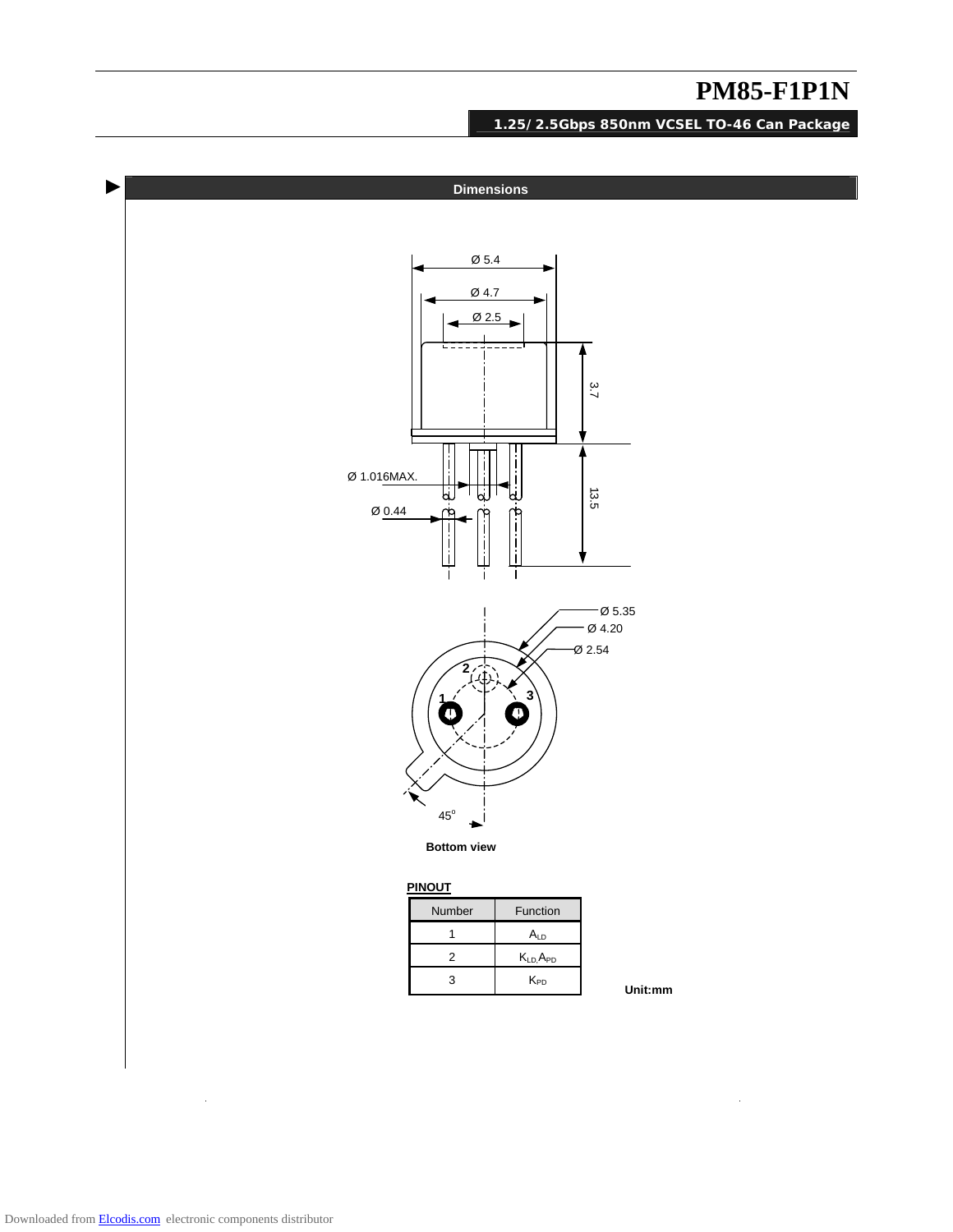### **1.25/2.5Gbps 850nm VCSEL TO-46 Can Package**

| <b>Parameters</b>                      |                             | <b>Specified</b> |         |        |                     |                             |
|----------------------------------------|-----------------------------|------------------|---------|--------|---------------------|-----------------------------|
|                                        | <b>Symbol</b>               | Min.             | Typ.    | Max.   | <b>Unit</b>         | <b>Test Conditions</b>      |
| <b>Optical Output Power</b>            | $P_{0}$                     |                  | 0.7     |        | mW                  | $I_f = 7$ mA                |
| <b>Threshold Current</b>               | $I_{th}$                    |                  | 1.5     | 3      | mA                  | <b>CW</b>                   |
| I <sub>th</sub> Temperature Variation  | $\Delta I_{\text{th}}$      |                  | 1.5     |        | mA                  | $T_a = 0$ to 85 °C          |
| Slope Efficiency                       | n                           | 0.08             | 0.12    | 0.25   | W/A                 | $I_f = 7$ mA                |
| n Temperature Variation                | $\Delta n / \Delta T$       |                  | $-0.5$  |        | %/ °C               | $T_a=0$ to 85 °C at 7 mA    |
| Peak Wavelength                        | $\lambda_{\texttt{P}}$      | 840              | 850     | 860    | nm                  | $I_f = 7mA$                 |
| λ <sub>P</sub> Temperature Coefficient | $\Delta \lambda / \Delta T$ |                  | 0.06    |        | nm/°C               | $T_a = 0$ to 85 °C at 7mA   |
| Spectral Bandwidth (RMS)               | Δλ                          |                  |         | 0.85   | nm                  | $I_f = 7mA$                 |
| Forward Voltage                        | $V_f$                       |                  | 1.7     | 2.2    | $\vee$              | $I_f = 7mA$                 |
| Breakdown Voltage                      | V <sub>b</sub>              |                  | $-10$   |        | $\vee$              |                             |
| Rise and Fall Times                    | $t_{r}$                     |                  |         | 130    | ps                  | Prebias Above Threshold,    |
|                                        | $t_{\rm f}$                 |                  |         | 150    |                     | 20%~80%                     |
| <b>Relative Intensity Noise</b>        | <b>RIN</b>                  |                  | $-130$  | $-122$ |                     | 1 GHz BW, $I_f = 7mA$       |
| Series Resistance                      | $R_{\rm S}$                 | 20               | 35      | 55     | Ohm                 | $I_f = 7mA$                 |
| R <sub>s</sub> Temperature Coefficient | $dR_s/dT$                   |                  | $-3000$ |        | PPM/ <sup>°</sup> C |                             |
| <b>Parameters</b>                      | Symbol                      | Min.             | Typ.    | Max.   | Unit                | <b>Test Conditions</b>      |
| <b>Monitor Current</b>                 | $I_{PD}$                    |                  | 0.5     |        | mA                  | $P_0 = 0.7$ mW              |
| I <sub>PD</sub> Temperature Variation  | $\Delta I_{PD}/\Delta T$    |                  | 0.2     |        | $\%$ / $\degree$ C  | $P_0 = 0.7$ mW              |
| Dark current                           | $I_{\rm D}$                 |                  |         | 20     | nA                  | $P_0 = 0$ mW, $V_R = 3V$    |
| PD Reverse Voltage                     | <b>BVR<sub>PD</sub></b>     | 30               | 115     |        | V                   | $P_0 = 0$ mW, IR=10 $\mu$ A |
|                                        |                             |                  |         | 100    | pF                  | $V_R = 0V$ , Freq = 1 MHz   |
| PD Capacitance                         | C                           |                  |         | 55     |                     | $V_R = 3V$ , Freq = 1 MHz   |

### ► **Electro-Optics Characteristics (Ta=25<sup>o</sup> C unless otherwise stated)**

► **Notes** 

\* These specifications are subject to change without notice



The inherent design of this component causes it to be sensitive to electrostatic discharge(ESD). To prevent ESDinduced damage and/or degradation to equipment, take normal ESD precautions when handling this product

 The VCSEL is a class IIIb laser and should be treated as a potential eye hazard. Due to the size of the component, the applicable warning logotype, aperture label, and certification / identification label cannot be placed on the component itself.

 $\ddot{\phantom{a}}$ 

*DANGER* 

 $\ddot{\phantom{a}}$